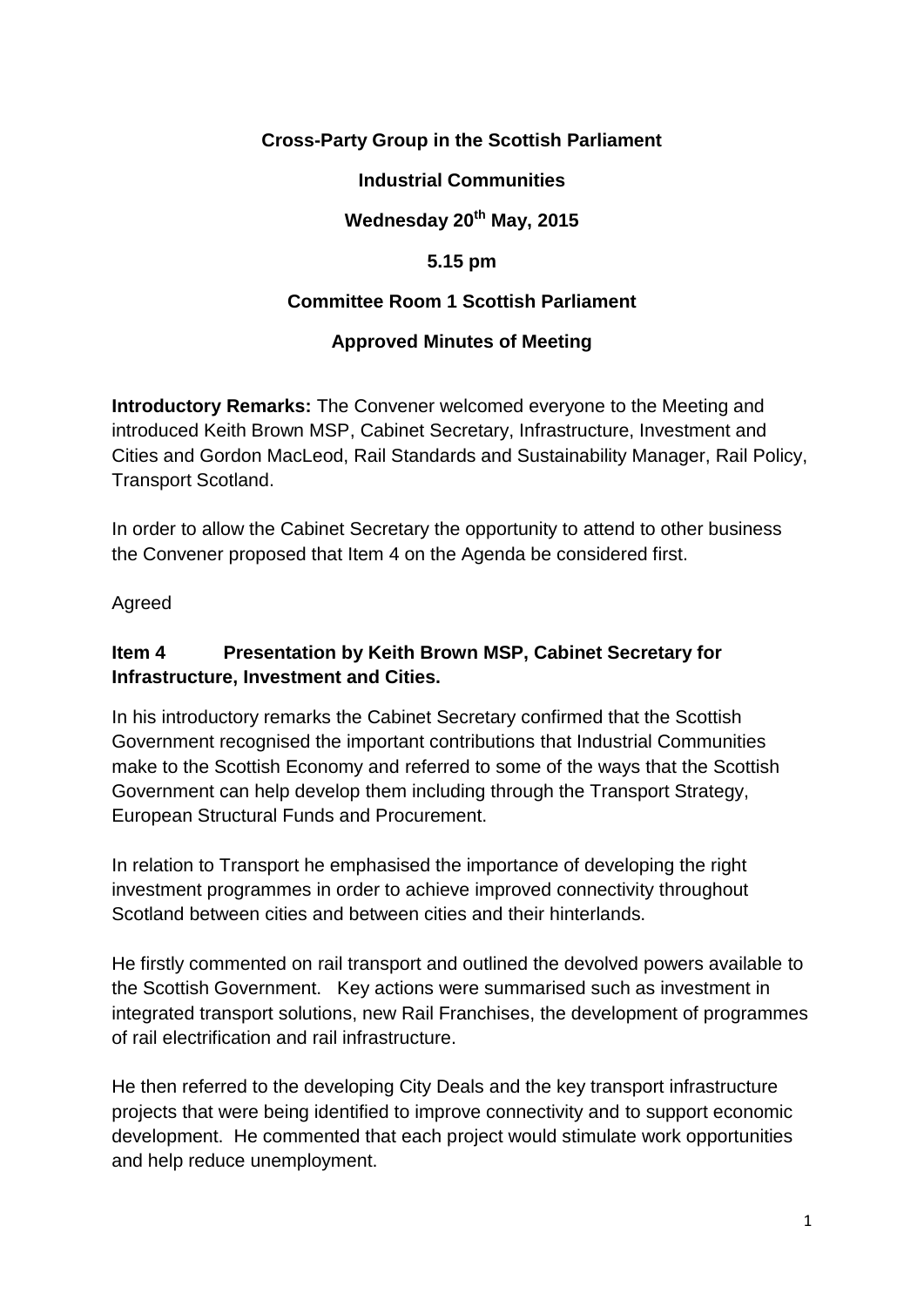The importance of improving digital infrastructure was recognised and he outlined the level of Scottish Government investment in the development of ultrafast connectivity.

In relation to European Structural Funds in Scotland he gave an update on the development and implementation of the Programmes for 2014-2020 and commented on the opportunities they could offer to support the economic development of industrial communities.

He then referred to other objectives such as the importance of achieving inclusive growth not least to help address issues around Social Inclusion and Poverty. Reference was also made to the Low Carbon Infrastructure Transition Programme and the range of support mechanisms provided to support the development of substantive low carbon projects across Scotland.

He finally referred to Procurement and the Scottish Governments objective to streamline the process and to maximise opportunities where Procurement can help ensure that everyone is paid a living wage and where community benefits are maximised.

There then followed a wide ranging question and answer session which included, in summary:

Q How can the Scottish Government help address the significant funding issues developing around Community Transport projects?

A The Cabinet Secretary recognised the importance of Community Transport initiatives and outlined the Community Transport Vehicle Fund that made £1m available to procure new vehicles for the sector in 2013-14 and also the Green Bus Fund to help bridge the funding gap between standard and electric buses.

Q There are issues where some transport companies use the Ferry terminal at Holyhead rather than the terminal at Cairnryan, in part, because of the quality of road connectivity to and from Cairnryan. How can this be addressed?

A The Cabinet Secretary commented on the road improvements that had been implemented to date to improve connectivity to Cairnryan and acknowledged that more could be done. However the Scottish Government is trying to address years of under investment in infrastructure throughout Scotland and therefore this highlighted the importance of developing robust investment programmes and of recognising opportunities to realise "joined- up" infrastructure projects wherever possible.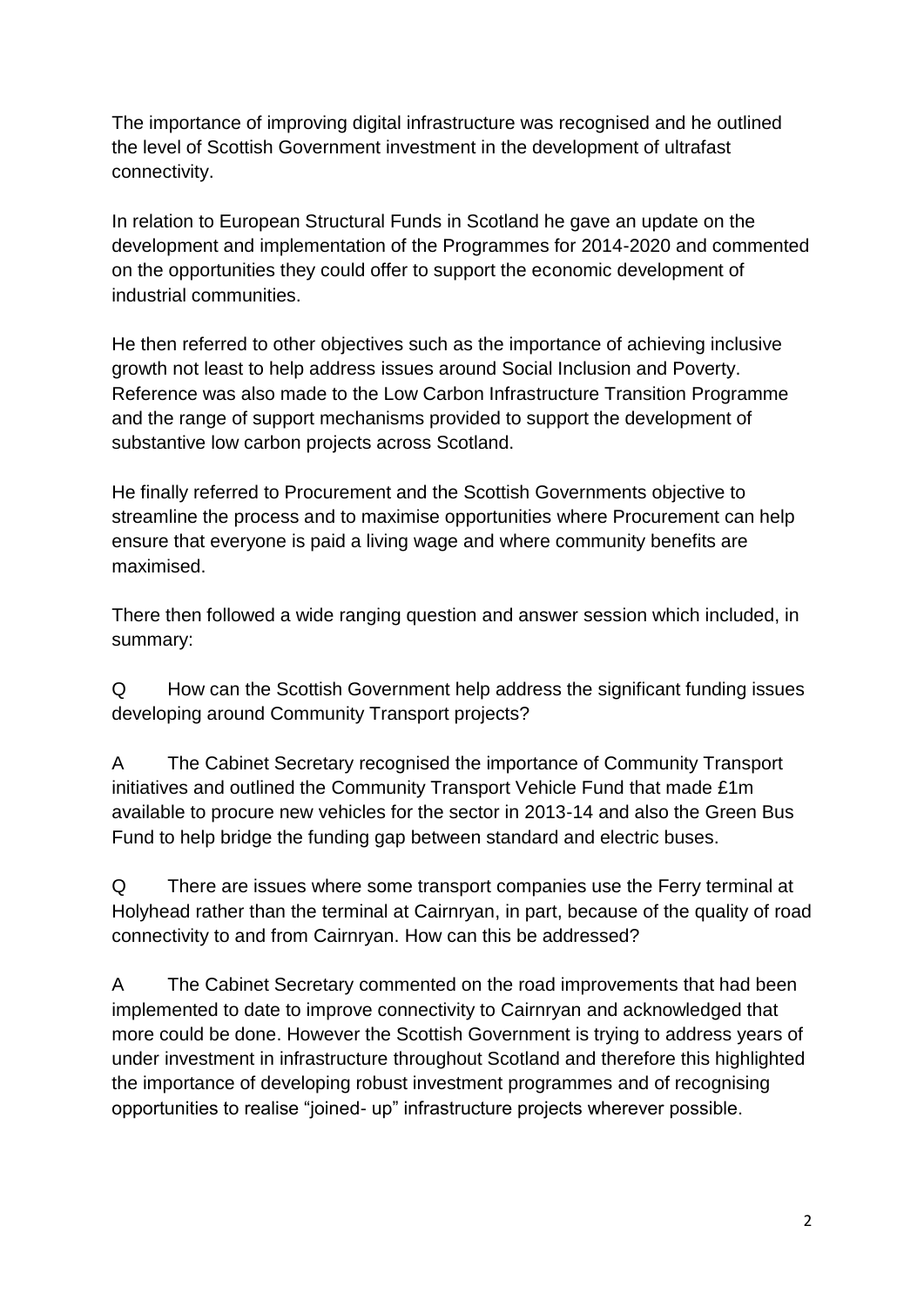Q Following comments in the presentation how vulnerable are the proposed City Deals regarding the commitment of the new Westminster Government?

A The new UK Government has only recently been formed and attitudes are as yet unclear. It is to be hoped that Westminster remains serious about supporting City Deals.

Q The ICA pamphlet "Tracks to Work" identifies opportunities for reopening railway stations to help support the regeneration of former industrial communities. Does the Scottish Government agree with this approach?

A The Scottish Government acknowledges the importance of such investment and £30 million has been set aside to support robust and well justified proposals for new stations and improvements plus an additional £30 million to encourage growth in rail freight.

Q Infrastructure investment to improve connectivity between cities and their hinterlands is welcomed but should they not be seen as presenting a two way opportunity to not only benefit the development of the cities but also the regeneration of the older industrial towns in the hinterland?

A The regeneration of older industrial communities should be part of the City Deal process with improved connectivity not only improving access to jobs in cities but also in contributing to the attraction of older industrial communities for new investment and job opportunities.

Q There are many older industrial communities that continue to face new and severe economic difficulties such as through the decline of opencast mining or closure of other major employers. Some of these communities may not be immediately recognised as being part of City hinterlands but their regeneration is nevertheless dependant on investment including in infrastructure and other opportunities such as improved time tabling of rail services. Does the Scottish Government recognise that the regeneration of these communities may have to be supported outwith City Deals?

A The circumstances faced by some communities, such as those mentioned, are recognised and there are some mechanisms available to support their regeneration. Further suggestions as to how they might be supported are welcomed and the Cabinet Secretary confirmed that he would welcome proposals from the Cross-Party Group and Industrial Communities Alliance.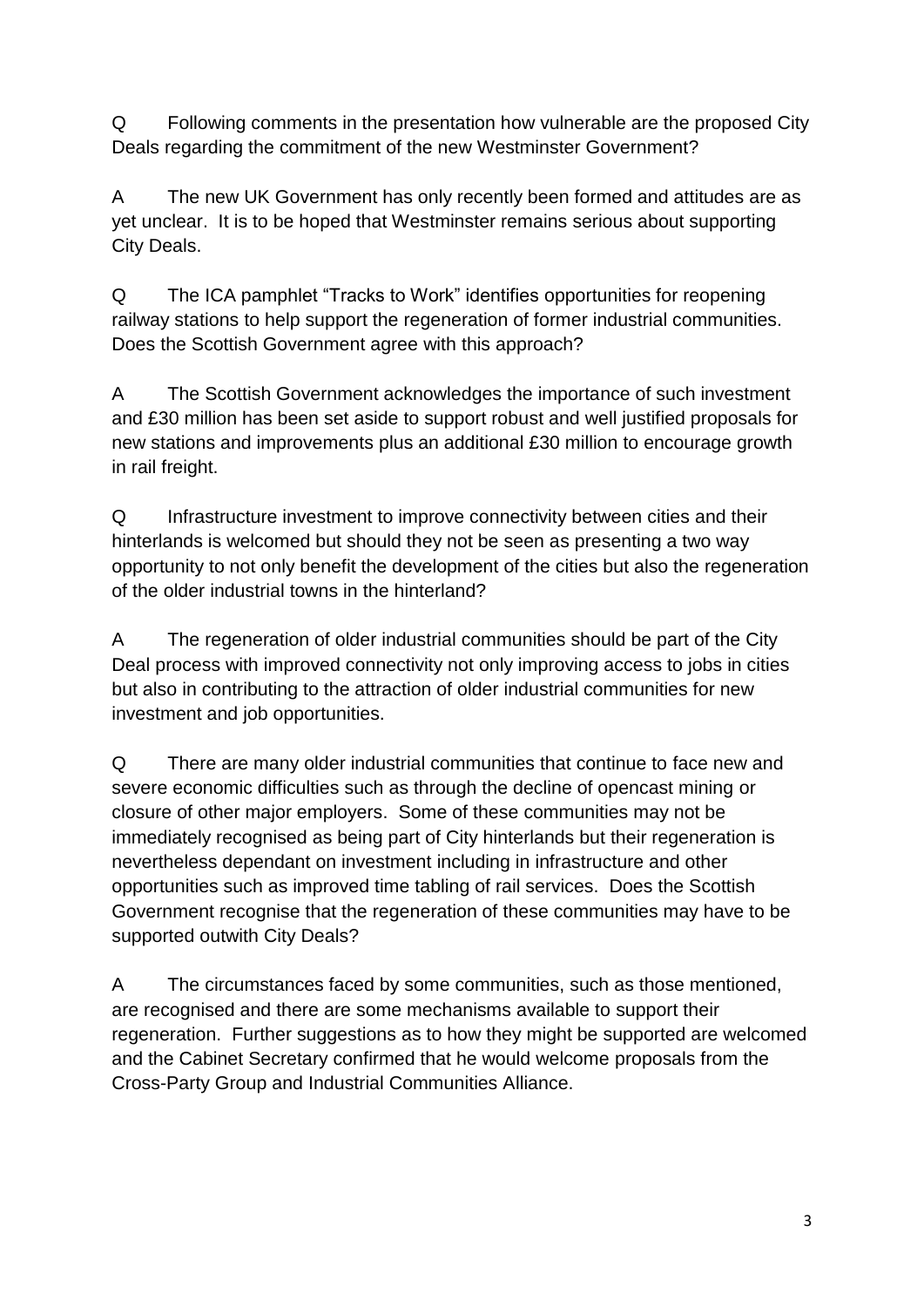*The Convener then thanked the Cabinet Secretary for his presentation and for answering the range of questions put to him from the members. He also confirmed the CPG/ICA looked forward to future meetings with the Cabinet Secretary.* 

*The Cabinet Secretary and Gordon MacLeod then left the meeting.*

#### **Agenda Item 1 Attendance and Apologies:**

| <b>Present:</b>   | <b>Colin Beattie MSP</b><br>John Mason MSP<br>Adam Ingram MSP | Convener                                                                                                     |                |                                        |
|-------------------|---------------------------------------------------------------|--------------------------------------------------------------------------------------------------------------|----------------|----------------------------------------|
|                   | <b>Cllr Jim Dempster</b>                                      | <b>Dumfries and Galloway Council</b>                                                                         |                |                                        |
|                   | Cllr John Syme                                                | <b>Dumfries and Galloway Council</b>                                                                         |                |                                        |
|                   | <b>Cllr William Menzies</b>                                   | <b>East Ayrshire Council</b>                                                                                 |                |                                        |
|                   | Karl Doroszenko                                               | <b>East Ayrshire Council</b>                                                                                 |                |                                        |
|                   | Cllr Bob Young                                                | <b>Fife Council</b>                                                                                          |                |                                        |
|                   | <b>Cllr Tom Adams</b>                                         | <b>Fife Council</b>                                                                                          |                |                                        |
|                   | lan McCrory                                                   | <b>Fife Council</b>                                                                                          |                |                                        |
|                   | <b>Malcolm Leitch</b>                                         | <b>Glasgow City Council</b>                                                                                  |                |                                        |
|                   | <b>CIIr Derek Rosie</b>                                       | <b>Midlothian Council</b>                                                                                    |                |                                        |
|                   | <b>Cllr Joe Wallace</b>                                       | <b>Midlothian Council</b>                                                                                    |                |                                        |
|                   | Linda Aird<br>lan Smith<br><b>Steve Fothergill</b>            | North Ayrshire Council<br><b>Coalfields Communities Federation</b><br><b>Industrial Communities Alliance</b> |                |                                        |
|                   |                                                               |                                                                                                              | David Hewet    | <b>Industrial Communities Alliance</b> |
|                   |                                                               |                                                                                                              | In Attendance: | <b>Keith Brown MSP</b>                 |
|                   | <b>Gordon MacLeod</b>                                         | <b>Transport Scotland</b>                                                                                    |                |                                        |
| <b>Apologies:</b> | <b>Elaine Murray MSP</b>                                      |                                                                                                              |                |                                        |
|                   | <b>Pauline Douglas</b>                                        | <b>Coalfields Regeneration Trust</b>                                                                         |                |                                        |
|                   | <b>Cllr Bobby McDill</b>                                      | <b>East Ayrshire Council</b>                                                                                 |                |                                        |
|                   | <b>Jackie Hill</b>                                            | <b>Inverclyde Council</b>                                                                                    |                |                                        |
|                   | Aileen Scobie                                                 | <b>Midlothian Council</b>                                                                                    |                |                                        |
|                   | <b>Bobby McGill</b>                                           | <b>National Union of Mineworkers</b>                                                                         |                |                                        |
|                   | <b>Cllr Marie Burns</b>                                       | <b>North Ayrshire Council</b>                                                                                |                |                                        |
|                   | <b>Cllr Irene Oldfather</b>                                   | North Ayrshire Council                                                                                       |                |                                        |
|                   | <b>Cllr Heather McVey</b>                                     | <b>North Lanarkshire Council</b>                                                                             |                |                                        |
|                   | David Greer                                                   | <b>North Lanarkshire Council</b>                                                                             |                |                                        |
|                   | John MacMillan                                                | South Ayrshire Council                                                                                       |                |                                        |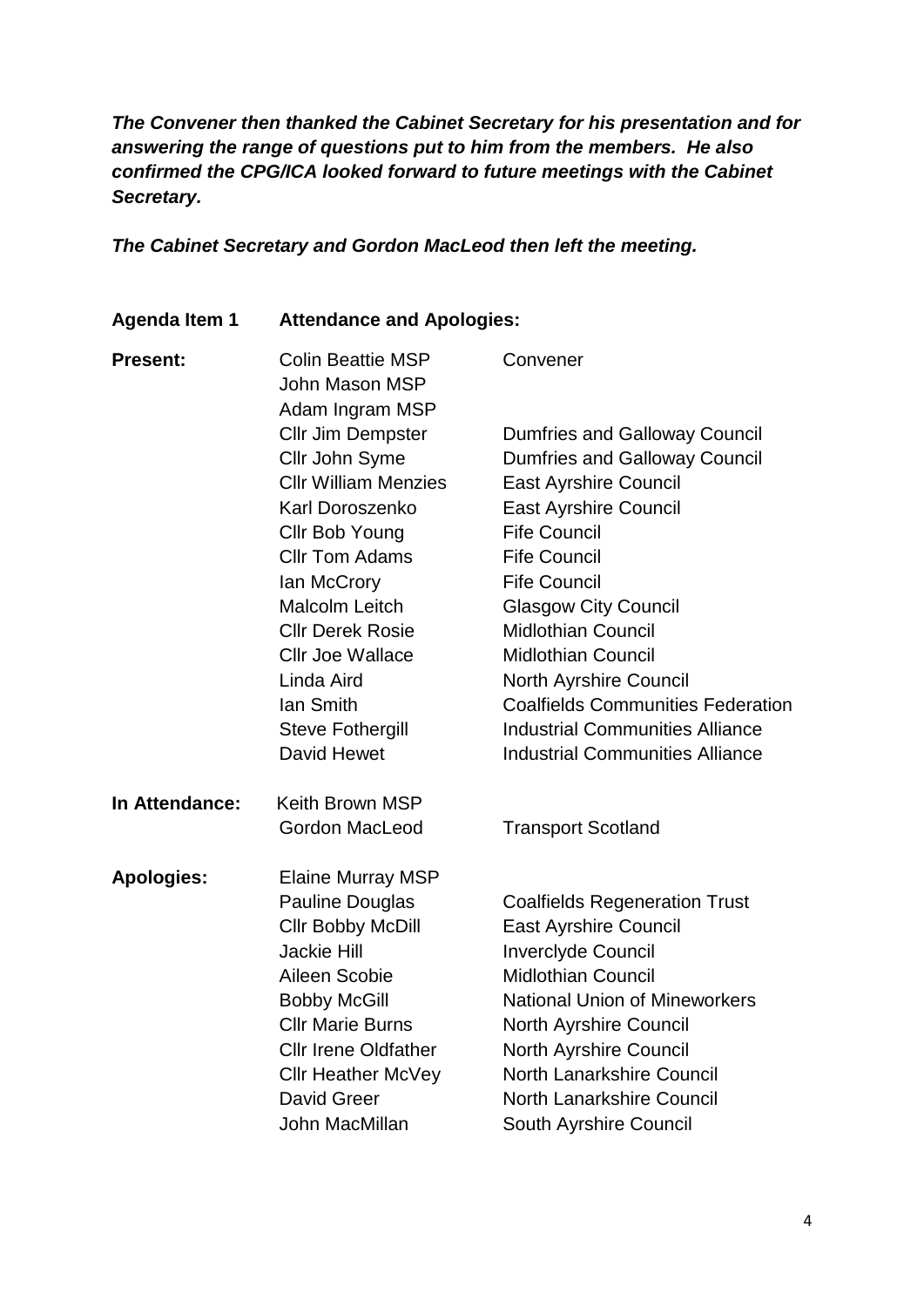**Item 3 Previous Minutes** Submitted for Approval, as a correct record, the Minutes of the Meeting of the Cross-Party Group on Industrial Communities held on  $28<sup>th</sup>$  January, 2015.

### *The Minutes were unanimously approved as a correct record.*

## **Item 5 Meeting with the Cabinet Secretary 18th February, 2015**

## **(a) Submitted for information and discussion the Note of the Meeting between Keith Brown, Cabinet Secretary for Infrastructure, Investment and Cities and representatives of the CPG/ICA that was held on 18th February, 2015.**

In the discussion that followed the members welcomed the very positive dialogue that had been established and in particular the opportunity to put forward, for discussion, proposals to assist the economic recovery of older industrial areas in Scotland.

The Secretary of the Cross-Party Group reported that the Cabinet Secretary had indicated that he would welcome further meetings with representatives of the CPG/ICA but that no firm dates had as yet been set.

### *Noted*

### **(b) Received a verbal report from the ICA National Secretariat on progress with the preparation of a suggested "Shopping List" of priority projects as requested by the Cabinet Secretary.**

The ICA Director Scotland firstly referred to the Note of the Meeting with the Cabinet Secretary discussed under Agenda Item 5(a). At that meeting the Cabinet Secretary had indicated that the Scottish Government accepted the broad principles set out in the *Ten Point Plan* and had asked the Cross-Party Group and the ICA to put forward more specific proposals for consideration.

It was reported that the ICA National Secretariat, in response to the request, had since prepared an initial paper which had been the subject of detailed discussion at an ICA Officer Working Group meeting held on 16<sup>th</sup> April, 2015. This initial paper identified a number of suggested actions which although presented in more detail than those outlined in the *Ten Point Plan* avoided being too project specific.

He confirmed that as a result of this discussion a revised paper had been prepared which would be considered at the ICA Scotland meeting to be held on 27th May, 2015. It was proposed that the finalised paper would then be subject to discussion with the Convener of the Cross-Party Group and that thereafter arrangements would be made to present and discuss the proposals with the Cabinet Secretary.

## *Noted and Approved the Actions taken and proposed.*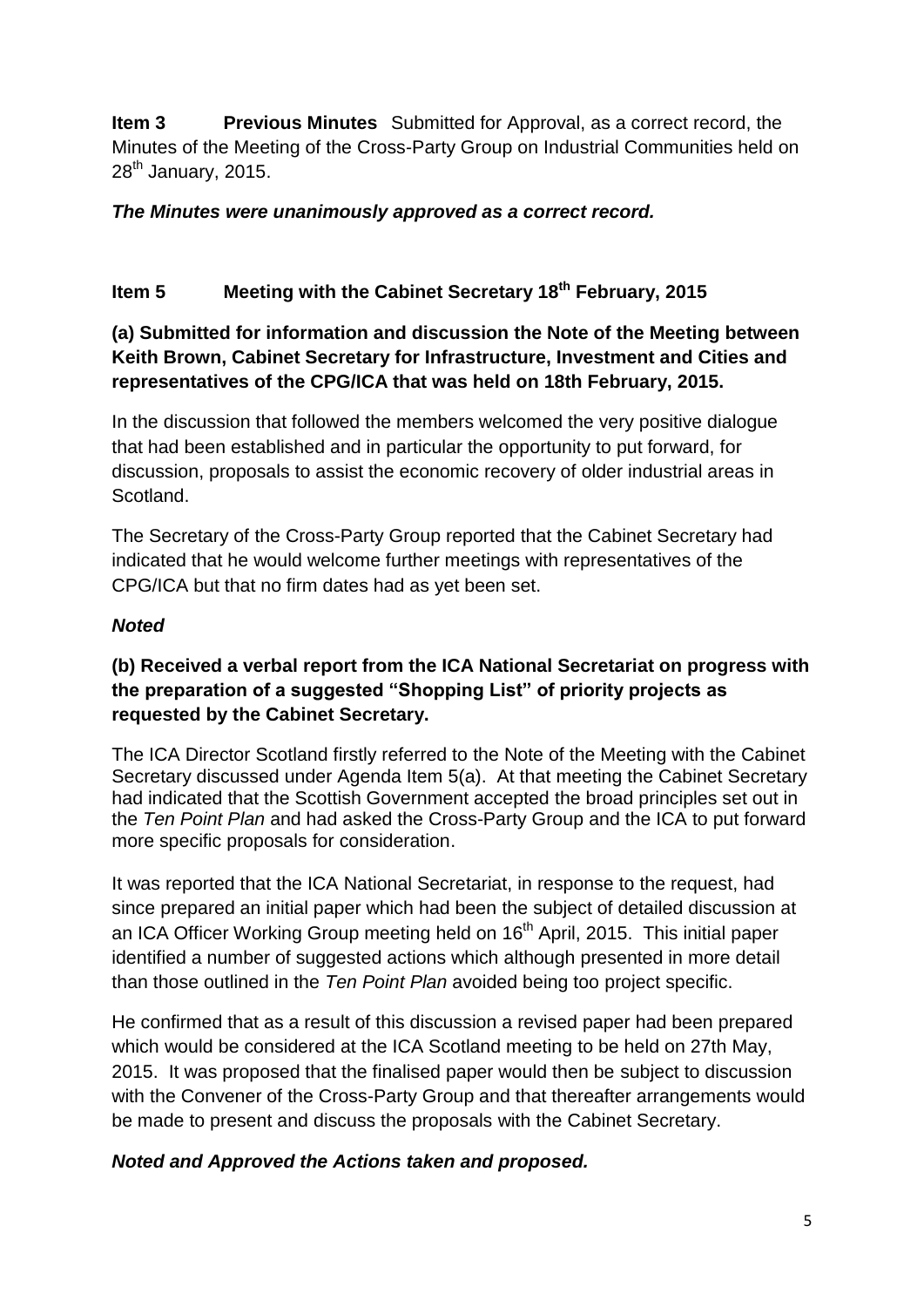## **Item 6 Presentation from the ICA National Director on the Research Paper prepared by the ICA entitled "Whose Recovery? How the upturn in economic growth is leaving older industrial Britain behind." which identifies geographical variances in the rate of the Economic Recovery within the UK.**

Steve Fothergill firstly reported that the Research Paper had been distributed widely to all members of the ICA and Cross-Party Group, to relevant MSPs and MPs, to Local Authorities, to other relevant organisations and to the Press/Media.

He confirmed that the Report had been very well received and had already attracted wide coverage in the National Press and Media. He reported that it was also proposed that the Report would be the subject of an Event in Westminster on 9<sup>th</sup> June, 2015.

He reported that, whilst the published report covered the whole of the UK comparing the performance of older industrial areas with GB and with London and the South East across a wide range of economic indicators, further detailed research had now been undertaken which allowed his presentation to include an additional degree of focus on the economic performance of the older industrial areas in Scotland.

In the comprehensive power-point presentation that followed the research findings were graphically displayed with specific reference to the performance of the older industrial areas of Scotland as appropriate.

In summary, in relation to the economic recovery of the older industrial areas in Scotland, the conclusions drawn from the research indicated:-

- Far slower job growth than in London and the South East
- Slower job growth than the GB and Scottish averages
- Fewer public sector job losses (to date) than in England
- More part-time working and self-employment
- Earnings still well behind the most prosperous parts of Britain
- One-in-seven still on out-of-work benefits

A very wide ranging question and answer followed during which the members welcomed both the published report and the additional focus in the presentation on the performance of the older industrial areas in Scotland not least as, for the first time, it provided hard evidence as to what had for long been anecdotally recognised as being the poorer economic performance of those areas.

Additional observations and comments included:

- $\triangleright$  The evidence confirmed that most private sector jobs were being created in London and the South East
- $\triangleright$  Further significant losses on public sector jobs in older industrial areas had still to be reflected in published statistics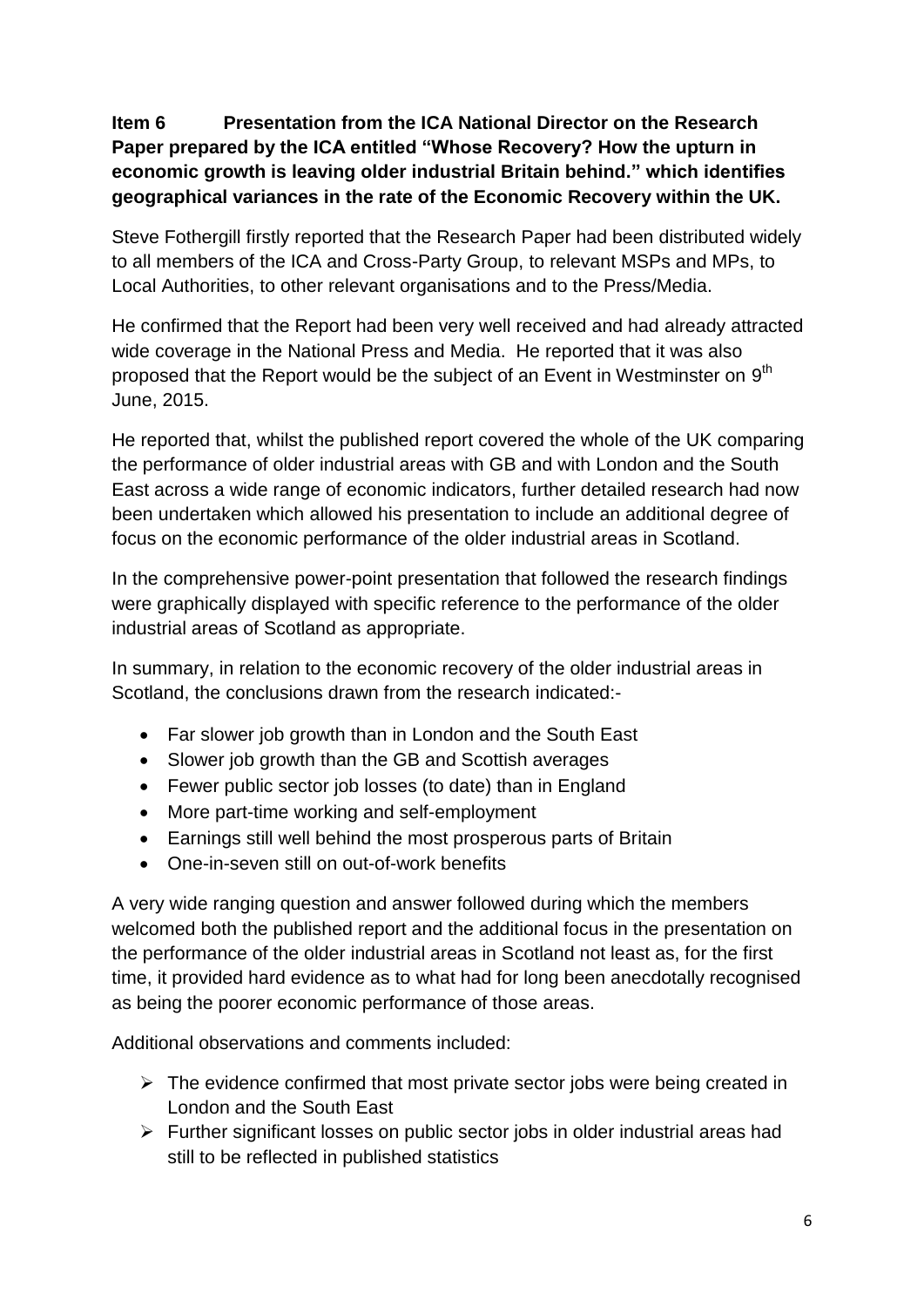- $\triangleright$  Devolution of powers from Westminster to support City Deals may provide some opportunities to assist with the regeneration of older industrial areas but there was concern that devolution of powers should not also mean devolution of responsibility.
- $\triangleright$  There needs to be realism as to the extent of the geographic area of influence that might be exerted by City Deals.
- $\triangleright$  Improved connectivity between cities and older industrial areas might help regeneration of older industrial areas if the process was assisted through dedicated support such as Enterprise Agencies.
- $\triangleright$  It is important that the criteria used in preparing and assessing bids for funding for projects are not skewed solely towards supporting city led projects but reflect the circumstances of older industrial areas
- $\triangleright$  . There was a unanimous view that the Report and the additional research findings should be widely circulated and debated.

# *It was agreed:*

*(a) To remit to the Secretary of the Cross-Party Group to circulate a copy of the presentation to the members,* 

*(b) To remit to the Secretary of the Cross-Party Group and the ICA Secretariat to*

> *(i) consider the range of mechanisms that might be used by the Cross-Party Group to publicise the research findings in Scotland including, correspondence to Scottish Ministers, a Members Debate and further wide circulation of the Research Findings supported by an associated Press Release, and*

*(ii) thereafter discuss recommendations with the Convener of the Cross-Party Group, and*

## *(c) To remit to the Secretary of the Cross-Party Group to keep members appraised of the development of the proposals.*

**Item 7 Cross-Party Group Updates** Received Updates from the Secretary of the Cross-Party Group on progress on Actions that were agreed at the CPG Meeting of 28<sup>th</sup> January, 2015

## **(a) Identification of priorities for Future Presentations to the CPG.**

The Secretary confirmed that a Paper identifying possible topics had been circulated to all members inviting them to indicate their preferred priorities and to suggest additional topics. A reminder had also been sent.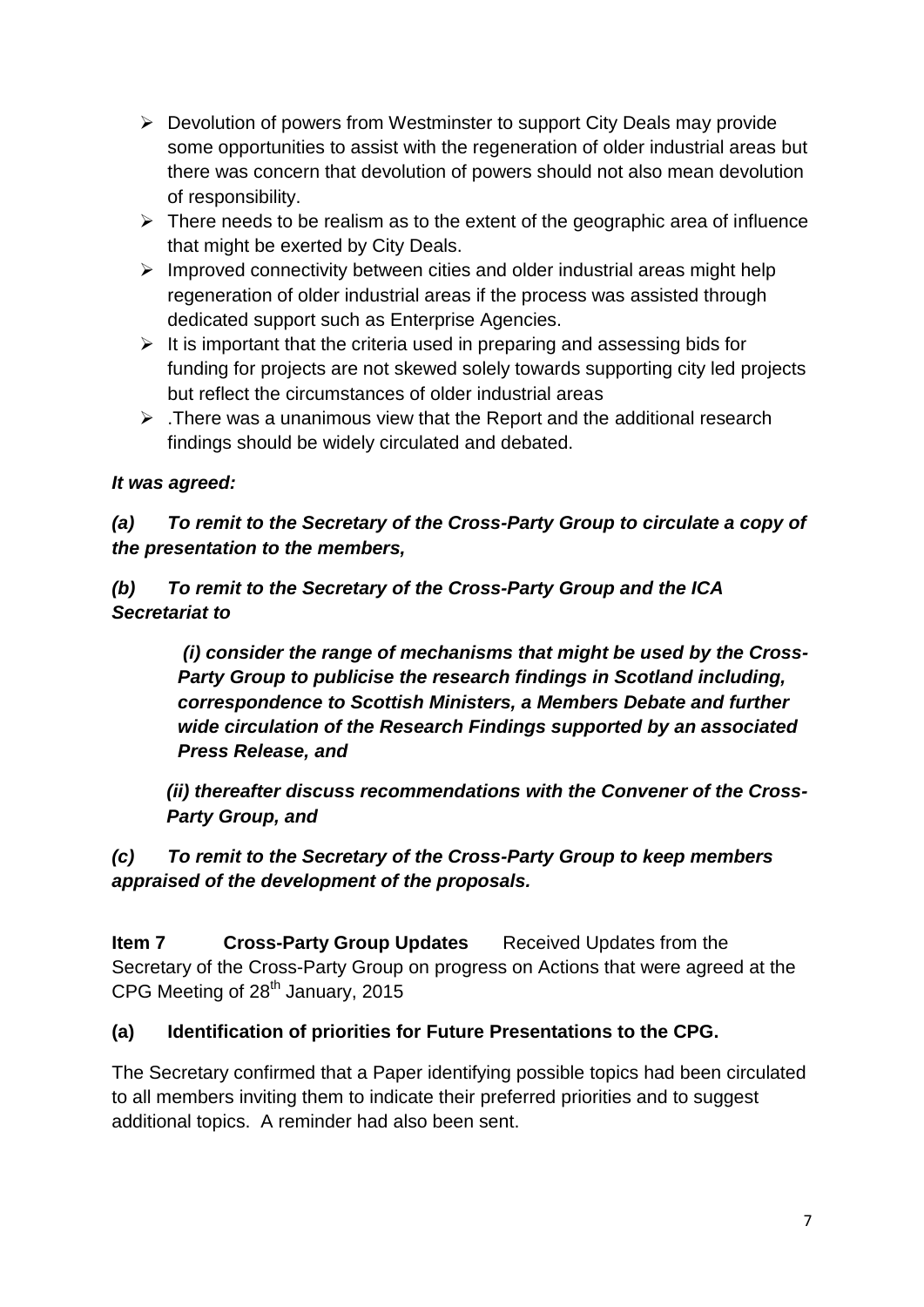The responses received indicated that the preferred priorities for the next meeting were presentations on:

(i) *European Funding.* An update on the delivery of the 2014-2020 ERDF and ESF Programmes in traditional industrial communities, **or**

(ii) *Scottish Enterprise.* A presentation on what SE is doing to support the economic recovery of our older industrial communities in particular in delivering Regional Selective Assistance.

## *It was agreed that a presentation on either topic would be welcomed and to remit to the Convener and the Secretary of the Cross-Party Group to discuss and finalise arrangements.*

# **(b) (i) Letter sent to Camelot and (ii) reply received.**

The Convener introduced the Item commenting that the response received had been much as expected in that it confirmed that Camelot was unwilling to release information that it felt was commercially sensitive. Some information had been provided regarding the development of support for the submission of applications from "cold spots". Reference was also made to a Report by Oxford Economics that indicated the proportion of National Lottery Grants that supported projects in least well off local authority areas in the UK. However there was no information regarding what proportion of National Lottery Funds were initially sourced from those areas as this would have allowed a better understanding as to whether or not poor areas were in reality disproportionately funding projects elsewhere.

In the discussion that followed the Members expressed some frustration regarding the response received and also indicated that it appeared that the Report by Oxford Economics did not appear to be in the public domain.

## *It was thereafter agreed:*

### *(i) To remit to the Convener, after consultation with the ICA National Secretariat, to write a further letter to Camelot seeking:*

- *Further information on the sourcing and distribution of National Lottery Funds in the former industrial areas in Scotland*
- *A copy of the Report by Oxford Economics referred to in the correspondence*
- *Information on how the Lottery worked with the many organisations that support community groups in older industrial areas in Scotland to develop funding applications.*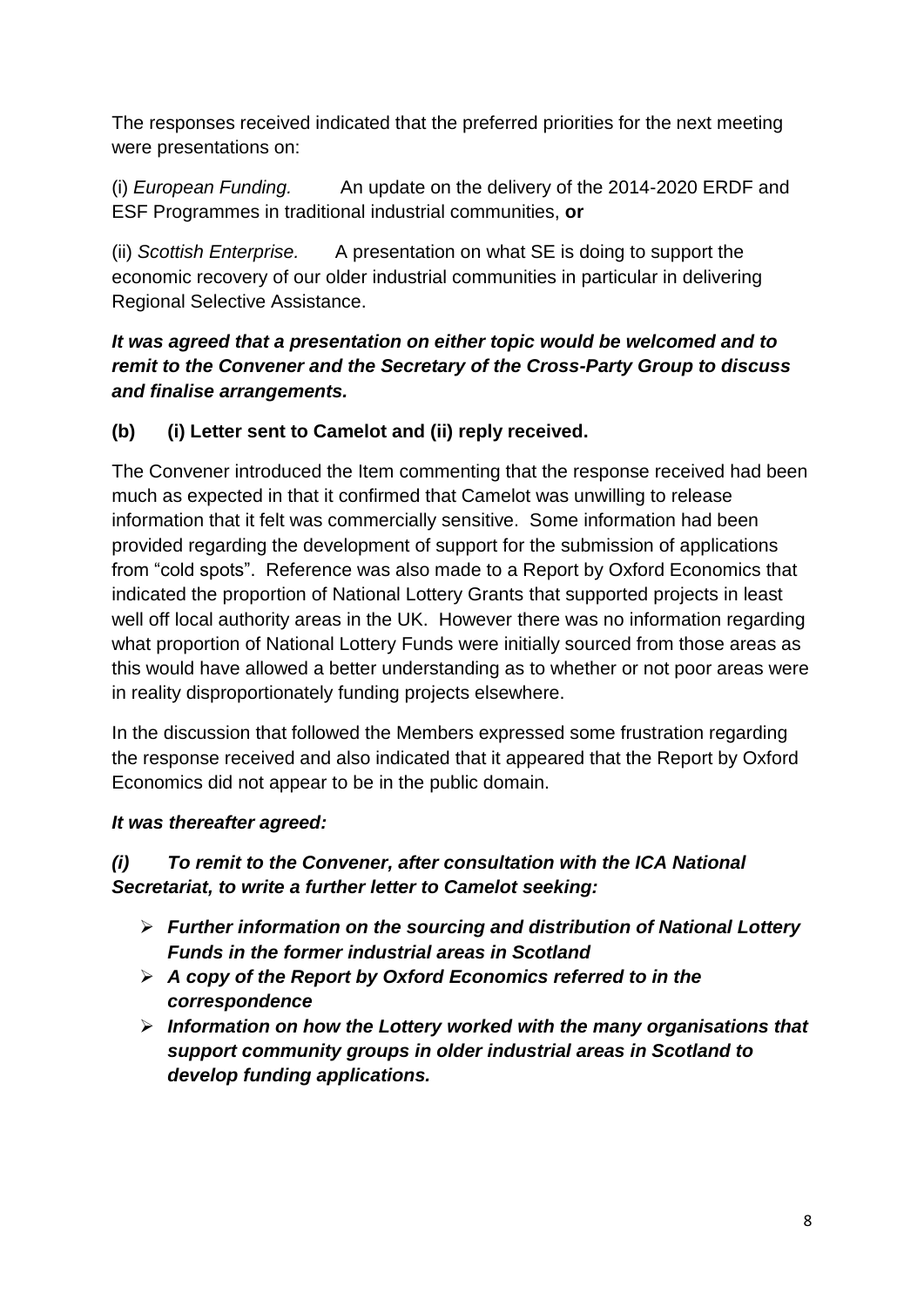I**tem 8 Industrial Communities Alliance Updates** Received Updates from the representative of the Industrial Communities Alliance on ICA Actions of relevance to the Cross-Party Group as follows:

## **(a) Longannet Power Station** - **The preparation and distribution of a letter from the Chair of ICA Scotland to Fergus Ewing MSP, Minister for Business, Energy and Tourism expressing concerns on the potential impacts of the proposed closure of Longannet power station in April, 2016.**

The ICA representatives informed the members of the wide circulation of the letter and the responses received.

It was reported that Mr Ewing had responded confirming his agreement with the points made in the letter and inviting the ICA to meet with members of the Energy Markets team to discuss the matter. It was confirmed that a Meeting had been arranged for  $28<sup>th</sup>$  May, 2015.

It was also reported that the Convener of the Scottish Parliament's Economy, Energy and Tourism Committee had written to invite the ICA to submit written evidence to the Committee's ongoing Enquiry on Security of Supply. It was confirmed that evidence had been submitted.

## *After discussion the members agreed to:*

*(i) Welcome the initiative taken by the ICA in writing and circulating the letter expressing concerns over the proposed closure of Longannet and also the responses received,*

*(ii) Approve the actions subsequently taken, and* 

*(iii) Remit to the Secretary of the Cross-Party Group to arrange for copies of the response received from the Minister for Business, Energy and Tourism to be circulated to the members for information.*

# **(b) Cities Conference** - **The outcomes of the Conference "Growth beyond the Cities" that was organised by the ICA and was held in Durham on 19th March, 2015.**

Steve Fothergill confirmed that the Conference had been very successful and that a number of follow up actions were being developed. In particular he reported that (i) A report "Can there be growth beyond cities?" was in preparation and (ii) That an Event in Westminster was proposed to be held on Wednesday 15<sup>th</sup> July, 2015 on the Theme "Growth beyond the big Cities"

# *Noted*